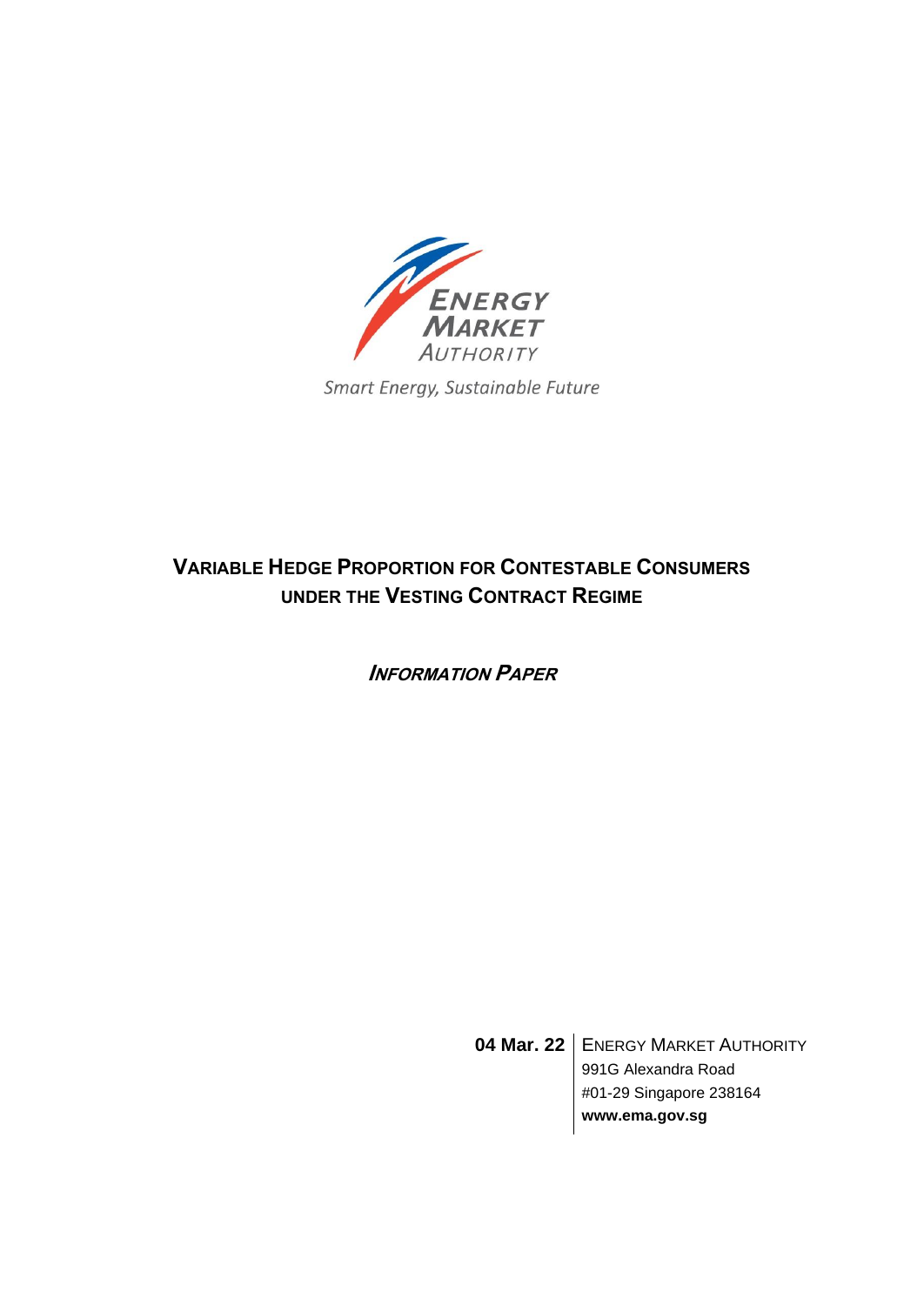#### **Disclaimer:**

The information contained in this document is subject to change and shall not be treated as constituting any advice to any person. It does not in any way bind the Energy Market Authority (**"EMA"**) to grant any approval or official permission for any matter, including but not limited to the grant of any exemption nor to the terms of any exemption. The EMA reserves the right to change its policies and/or to amend any information contained in this document without prior notice. Persons who may be in doubt about how the information in this document may affect them or their commercial activities are advised to seek independent legal advice or any other professional advice as they may deem appropriate. The EMA shall not be responsible or liable for any consequences (financial or otherwise) or any damage or loss suffered, directly or indirectly, by any person resulting or arising from the use of or reliance on any information contained in this document.